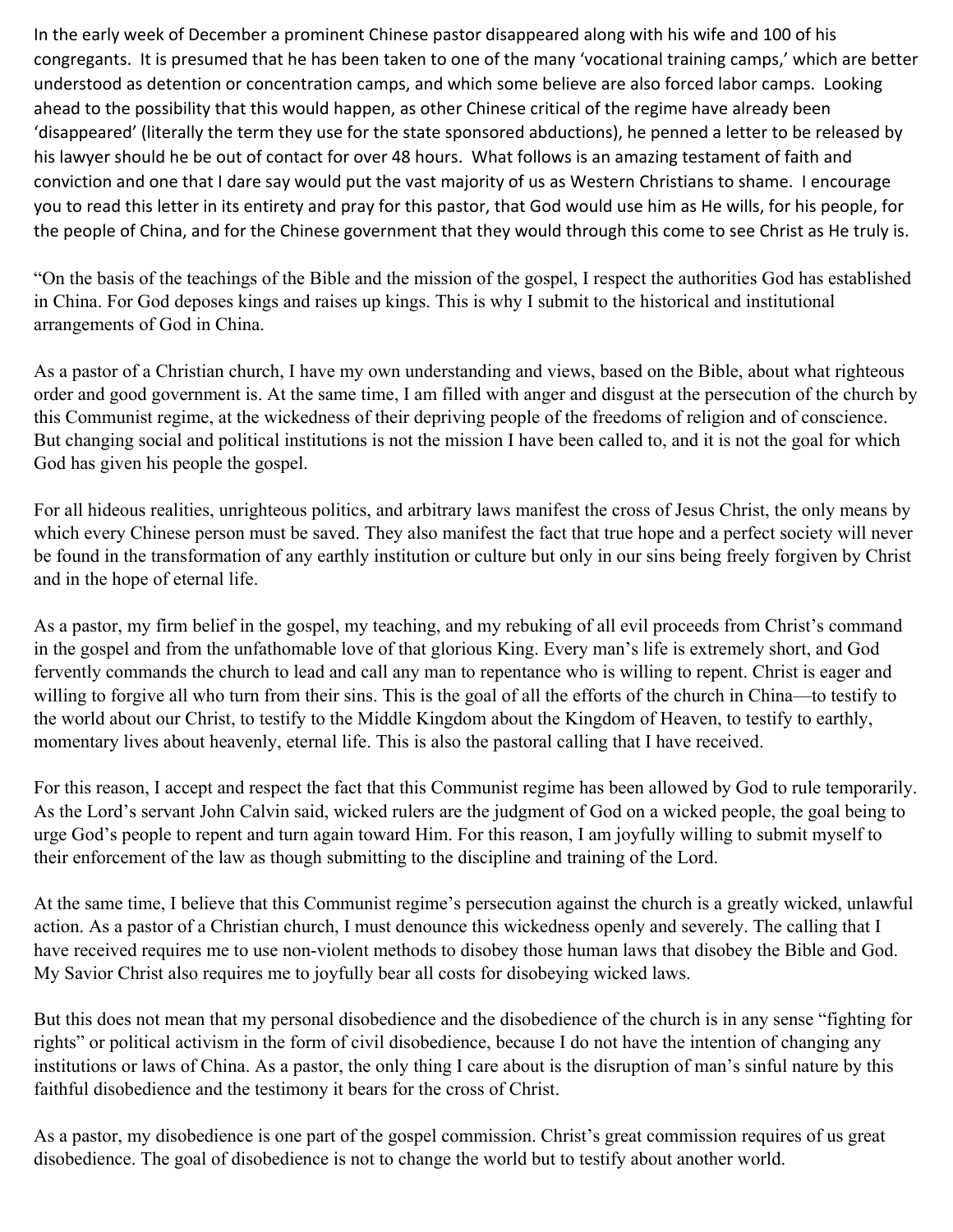For the mission of the church is only to be the church and not to become a part of any secular institution. From a negative perspective, the church must separate itself from the world and keep itself from being institutionalized by the world. From a positive perspective, all acts of the church are attempts to prove to the world the real existence of another world. The Bible teaches us that, in all matters relating to the gospel and human conscience, we must obey God and not men. For this reason, spiritual disobedience and bodily suffering are both ways we testify to another eternal world and to another glorious King.

This is why I am not interested in changing any political or legal institutions in China. I'm not even interested in the question of when the Communist regime's policies persecuting the church will change. Regardless of which regime I live under now or in the future, as long as the secular government continues to persecute the church, violating human consciences that belong to God alone, I will continue my faithful disobedience. For the entire commission God has given me is to let more Chinese people know through my actions that the hope of humanity and society is only in the redemption of Christ, in the supernatural, gracious sovereignty of God.

If God decides to use the persecution of this Communist regime against the church to help more Chinese people to despair of their futures, to lead them through a wilderness of spiritual disillusionment and through this to make them know Jesus, if through this he continues disciplining and building up his church, then I am joyfully willing to submit to God's plans, for his plans are always benevolent and good.

Precisely because none of my words and actions are directed toward seeking and hoping for societal and political transformation, I have no fear of any social or political power. For the Bible teaches us that God establishes governmental authorities in order to terrorize evildoers, not to terrorize doers of good. If believers in Jesus do no wrong then they should not be afraid of dark powers. Even though I am often weak, I firmly believe this is the promise of the gospel. It is what I've devoted all of my energy to. It is the good news that I am spreading throughout Chinese society.

I also understand that this happens to be the very reason why the Communist regime is filled with fear at a church that is no longer afraid of it.

If I am imprisoned for a long or short period of time, if I can help reduce the authorities' fear of my faith and of my Savior, I am very joyfully willing to help them in this way. But I know that only when I renounce all the wickedness of this persecution against the church and use peaceful means to disobey, will I truly be able to help the souls of the authorities and law enforcement. I hope God uses me, by means of first losing my personal freedom, to tell those who have deprived me of my personal freedom that there is an authority higher than their authority, and that there is a freedom that they cannot restrain, a freedom that fills the church of the crucified and risen Jesus Christ.

Regardless of what crime the government charges me with, whatever filth they fling at me, as long as this charge is related to my faith, my writings, my comments, and my teachings, it is merely a lie and temptation of demons. I categorically deny it. I will serve my sentence, but I will not serve the law. I will be executed, but I will not plead guilty.

Moreover, I must point out that persecution against the Lord's church and against all Chinese people who believe in Jesus Christ is the most wicked and the most horrendous evil of Chinese society. This is not only a sin against Christians. It is also a sin against all non-Christians. For the government is brutally and ruthlessly threatening them and hindering them from coming to Jesus. There is no greater wickedness in the world than this.

If this regime is one day overthrown by God, it will be for no other reason than God's righteous punishment and revenge for this evil. For on earth, there has only ever been a thousand-year church. There has never been a thousandyear government. There is only eternal faith. There is no eternal power.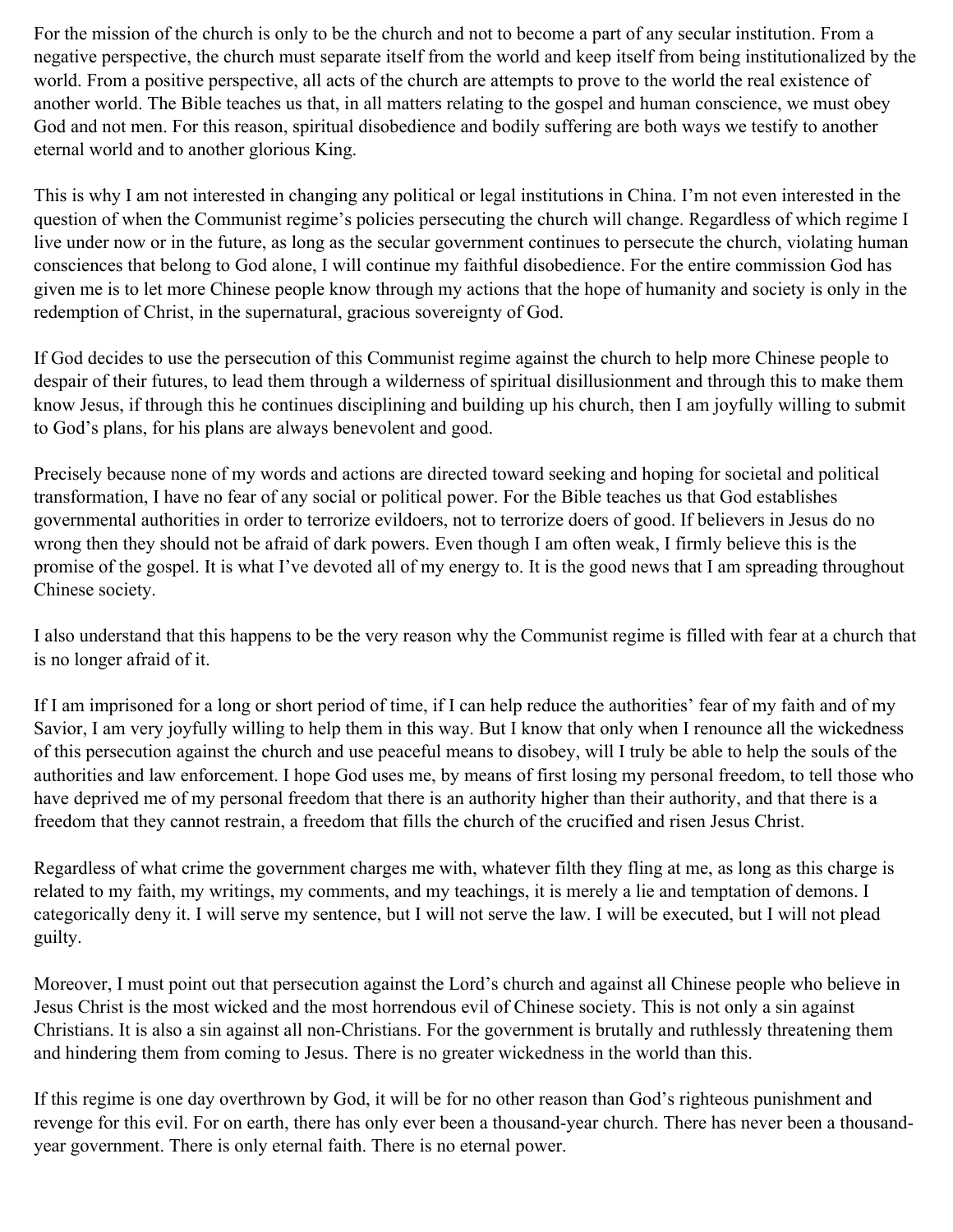Those who lock me up will one day be locked up by angels. Those who interrogate me will finally be questioned and judged by Christ. When I think of this, the Lord fills me with a natural compassion and grief toward those who are attempting to and actively imprisoning me. Pray that the Lord would use me, that he would grant me patience and wisdom, that I might take the gospel to them.

Separate me from my wife and children, ruin my reputation, destroy my life and my family – the authorities are capable of doing all of these things. However, no one in this world can force me to renounce my faith; no one can make me change my life; and no one can raise me from the dead.

And so, respectable officers, stop committing evil. This is not for my benefit but rather for yours and your children's. I plead earnestly with you to stay your hands, for why should you be willing to pay the price of eternal damnation in hell for the sake of a lowly sinner such as I?

Jesus is the Christ, son of the eternal, living God. He died for sinners and rose to life for us. He is my king and the king of the whole earth yesterday, today, and forever. I am his servant, and I am imprisoned because of this. I will resist in meekness those who resist God, and I will joyfully violate all laws that violate God's laws.

First draft on September 21st, 2018; revised on October 4th. To be published by the church after 48 hours of detention.

Appendix: What Constitutes Faithful Disobedience

I firmly believe that the Bible has not given any branch of any government the authority to run the church or to interfere with the faith of Christians. Therefore, the Bible demands that I, through peaceable means, in meek resistance and active forbearance, filled with joy, resist all administrative policies and legal measures that oppress the church and interfere with the faith of Christians.

I firmly believe this is a spiritual act of disobedience. In modern authoritarian regimes that persecute the church and oppose the gospel, spiritual disobedience is an inevitable part of the gospel movement.

I firmly believe that spiritual disobedience is an act of the last times; it is a witness to God's eternal kingdom in the temporal kingdom of sin and evil. Disobedient Christians follow the example of the crucified Christ by walking the path of the cross. Peaceful disobedience is the way in which we love the world as well as the way in which we avoid becoming part of the world.

I firmly believe that in carrying out spiritual disobedience, the Bible demands me to rely on the grace and resurrection power of Christ, that I must respect and not overstep two boundaries.

The first boundary is that of the heart. Love toward the soul, and not hatred toward the body, is the motivation of spiritual disobedience. Transformation of the soul, and not the changing of circumstances, is the aim of spiritual disobedience. At any time, if external oppression and violence rob me of inner peace and endurance, so that my heart begins to breed hatred and bitterness toward those who persecute the church and abuse Christians, then spiritual disobedience fails at that point.

The second boundary is that of behavior. The gospel demands that disobedience of faith must be non-violent. The mystery of the gospel lies in actively suffering, even being willing to endure unrighteous punishment, as a substitute for physical resistance. Peaceful disobedience is the result of love and forgiveness. The cross means being willing to suffer when one does not have to suffer. For Christ had limitless ability to fight back, yet he endured all of the humility and hurt. The way that Christ resisted the world that resisted him was by extending an olive branch of peace on the cross to the world that crucified him.